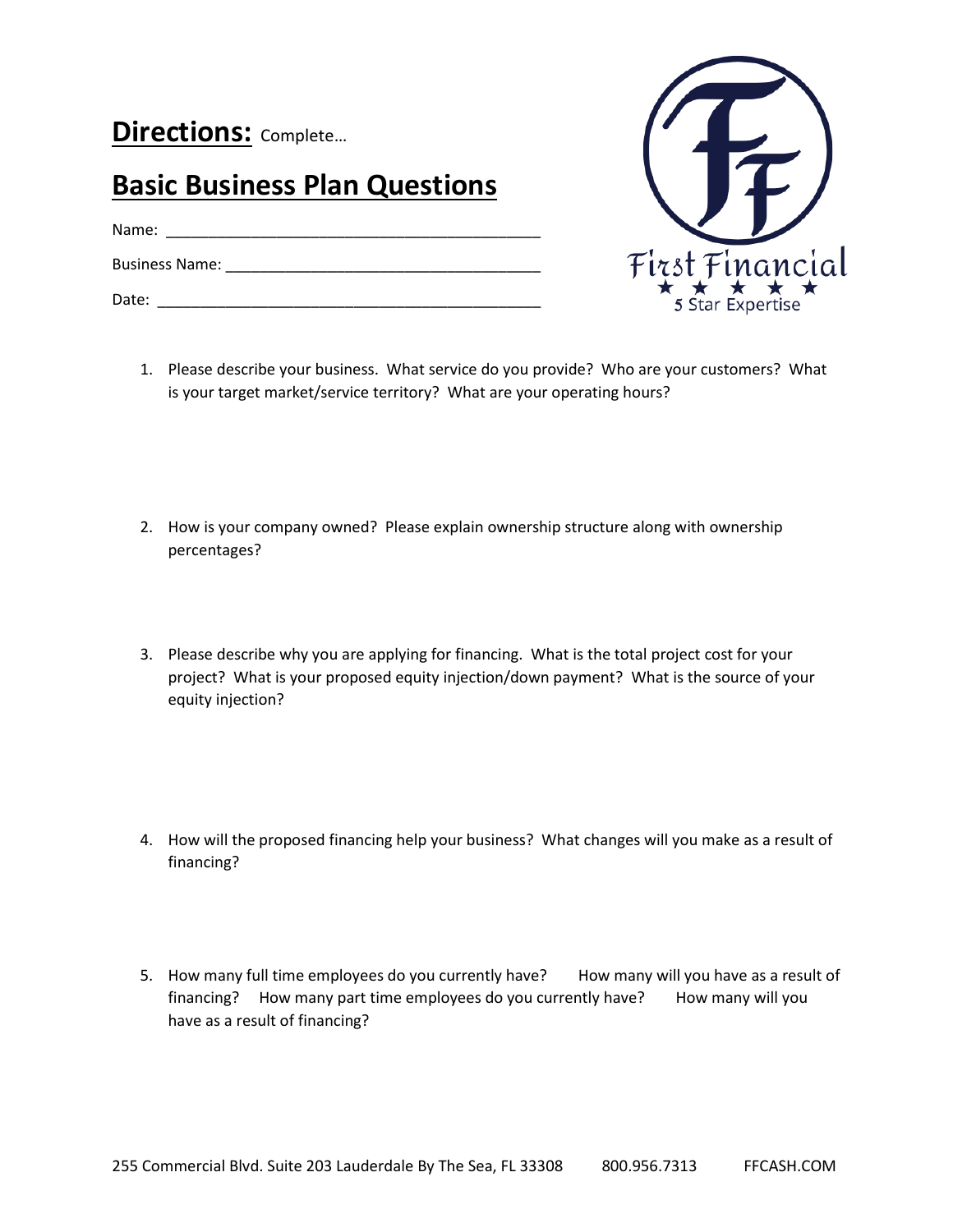- 6. How will you generate business? Please describe your proposed marketing strategy/plan.
- 7. Please describe current and proposed management of the company. Please provide a resume for manager and/or owner to provides day to day management of the company.
- 8. If your project involves renovation or building improvements, have you obtained a quote or estimate for the project? Do you have quotes/estimates for equipment to be purchased?
- 9. What happens to your business if something happens to you?
- 10. Do you have a customer concentration with any of your customers? Customer concentration means that one company accounts for 10 to 25% of your annual sales. If so, please explain.
- 11. Do you have a supplier concentration with any of your suppliers? Supplier concentration means that one company accounts for 10 to 25% of your annual sales. If so, please explain.
- 12. Please name three local competitors. Where are they located? What services do they provide? How does your company differ? What is your competitive advantage?